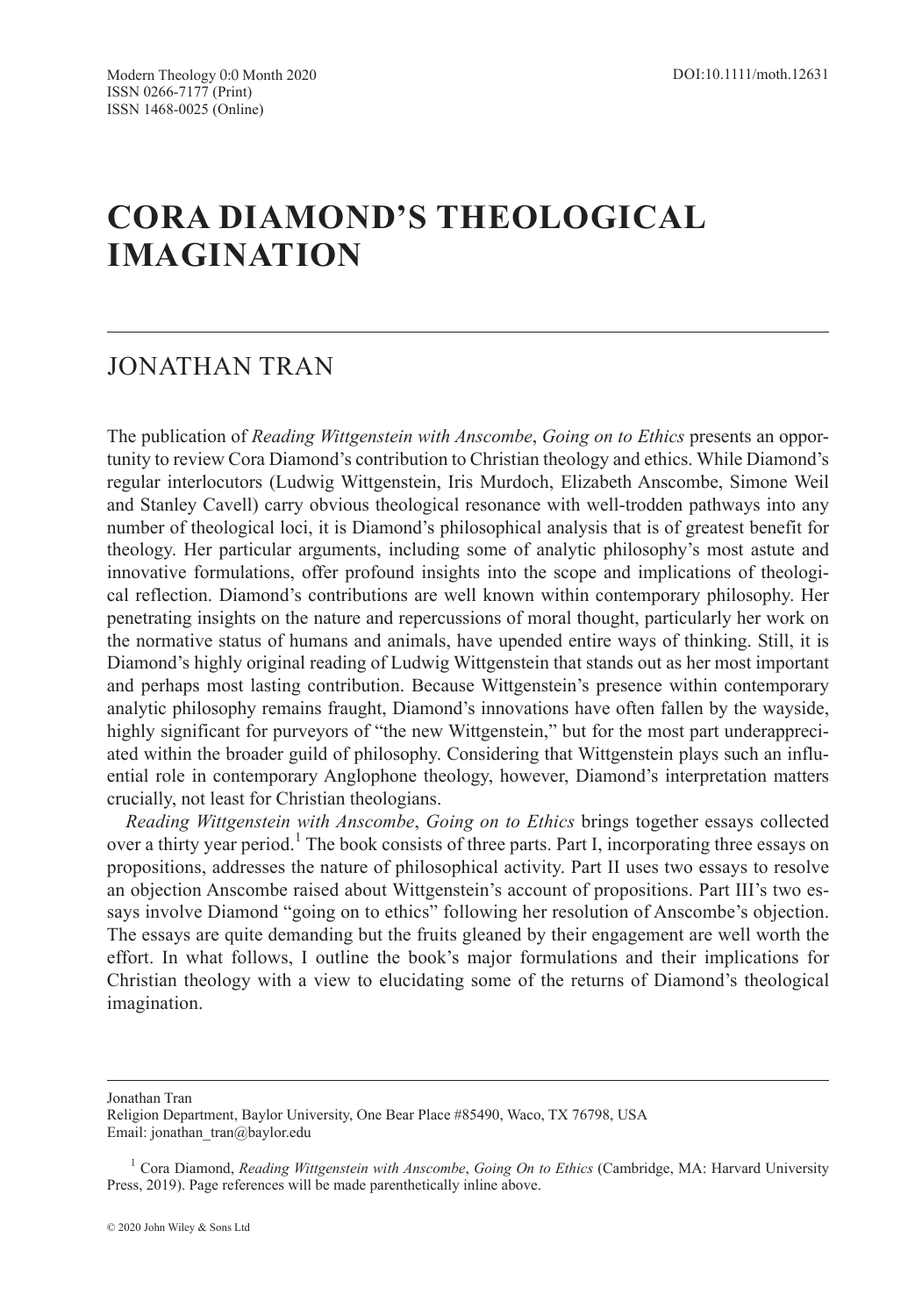#### *On What Can Only Be Said: Austerity and Resolution*

A number of contemporary theologians, usually under the influence of postliberal theology, tend to align themselves along three commonly held positions regarding Wittgenstein's linguistic philosophy. A first view is that language runs up against limits, on the other side of which are realities that can only be shown even if never straightforwardly said, with God serving as the paradigmatically unsayable. A second view is that linguistic meaning follows use and use is determined by irreducible forms of life. A third view is that Wittgenstein's development from the *Tractatus* to the *Investigations* itself embodies the limits of language and the determinacy of forms of life. $<sup>2</sup>$ </sup>

Diamond does not so much challenge the adequacy of these positions as render them superfluous. Unlike his *Philosophical Investigations*, with its multiple, insistent reminders that not every utterance involves propositional content, Wittgenstein's *Tractatus* is almost exclusively focused on propositions. This matters because the most vexing philosophical questions he faced had to do with those aspects of language that purport to represent or describe extralinguistic reality. Following the critical philosophical project – which stems from Descartes to Hume to Kant – propositions took up the whole of philosophy's attention, specifically the question, "What do those representations do to represented reality?" Utilizing the *Philosophical Investigations* only for the purpose of reminding us that not all utterances are propositions still leaves standing the question of what, in Wittgenstein's approach, propositions do. Too often those who appropriate Wittgenstein for theological ends pass too quickly over the *Tractatus*, leaving the impression that they either do not understand its central problematic or fear they have no answer for it. In her groundbreaking essay, "Realism and the Realistic Spirit," Diamond signaled its enduring challenge – captured in Wittgenstein's cryptic note: "Not empiricism and yet realism in philosophy, that is the hardest thing."<sup>3</sup>

According to Diamond, Wittgenstein offers in the *Tractatus* a picture theory of propositions which, following Elizabeth Anscombe, understands "the elements of the proposition to stand for the objects whose possible configuration we are reproducing in the arrangement of the elements of the proposition."<sup>4</sup> This picture theory advances three claims about propositions. First, a proposition arranges words into a meaningful relationship in order to propose something. It is what a proposition does with words and not the words themselves, taken in isolation, which grants sense to the words and the proposition. In short, words have meaning only in how they are used in a proposition. Correlatively, a proposition only makes sense insofar as the words of which it is comprised are meaningfully related to each other, where one is able to catch the drift of how the proposition uses the words (16). A proposition is nonsensical when one or more of its words proves unclear, and clarification entails clarifying terms (e.g., "By *x*, I mean such and such.").<sup>5</sup> This minimalist account of nonsense – what Diamond describes as Wittgenstein's "austere" view – is distinguishable from a substantive view of nonsense, to which I will return below. Second, in making sense a proposition says something – proposes something – about the world. The intentional content of the proposition – its ability to propose something about something – comes from its elements working together toward that end. Only in making sense can a proposition

<sup>2</sup> Ludwig Wittgenstein, *Tractatus Logico-Philosophicus*, trans. D. F. Pears and B. F. McGuinness (New York: Routledge, 1961); henceforth *TLP*. Ludwig Wittgenstein, *Philosophical Investigations*, edited by P. M. S. Hacker and Joachim Schulte, fourth edition (Malden, MA: John Wiley & Sons, 2009), henceforth *PI*.

<sup>3</sup> First published in 1986, the essay now begins her *The Realistic Spirit: Wittgenstein, Philosophy, and the Mind* (Cambridge, MA: MIT Press, 1995); Ludwig Wittgenstein, *Remarks on the Foundation of Mathematics*, edited by G. H. von Wright, R. Rhees, and G. E. M. Anscombe (Oxford: Basil Blackwell, 1991).

<sup>4</sup> G. E. M. Anscombe, *An Introduction to Wittgenstein's* Tractatus (New York, NY: Harper & Row, 1959), 69.

<sup>5</sup> *TLP*, 5.4733.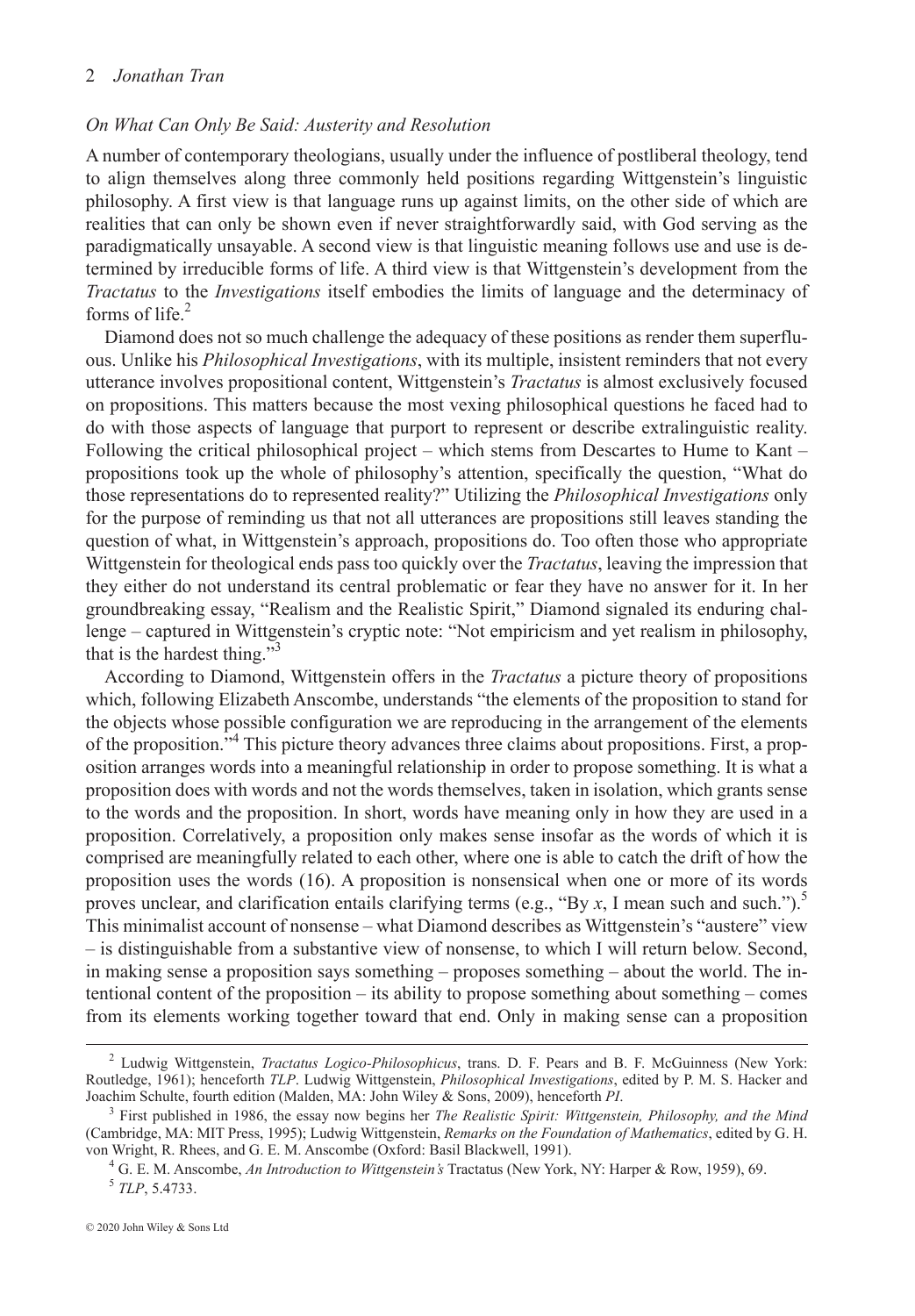propose something about the world. <sup>6</sup> The emphasis here is not so much on the world as it is on the proposition through which the world comes into view; *what* the proposition says about the world serves as the proposition's intentional content, what its elements logically picture to be the case.<sup>7</sup> When Wittgenstein talked about a proposition's logical form, its logical character, he meant the manner by which the proposition used its elements toward a certain picture of the world. Third, a proposition's sense reduces to one of two possibilities: what it pictures about the world is either true or it is false. As Wittgenstein remarks, "A proposition shews how things are *if* it is true."8 Diamond calls this a proposition's truth-functional bipolarity, to which I will return.

Wittgenstein's austere view of nonsense effectively rules out a view of nonsense as consisting of two kinds: the plain nonsense of the Diamondian variety, on the one hand, and some other more substantive nonsense, on the other (151). The latter view has become quite popular in Christian theology, often invoked as a way to mark and guard God's mystery and transcendence. This view holds that behind substantive nonsense – as distinct from plain nonsense – there is *something* sensical that substantive nonsense is trying to say but which becomes nonsensical when said. Those who hold this view believe that this is what Wittgenstein was finally after in the *Tractatus*. Wittgenstein's letter to Bertrand Russell is frequently invoked as evidence: "Now I'm afraid you haven't really got hold of my main contention to which the whole business of logical propositions is only corollary. The main point is the theory of what can be expressed (*gesagt*) by propositions, i.e., by language (and, which comes to the same thing, what can be thought) and what cannot be expressed by propositions, but only shown (*gezeigt*); which I believe is the cardinal problem of philosophy."<sup>9</sup> On this view, the *gesagt*/*gezeigt* distinction is meant to make room for the idea of something possessing sense, oddly, prior to our speaking about it (111). Trying to put this sensical-in-itself thing into language will have the effect of rendering it nonsensical; nonsense here is not the fault of speakers who fail to clarify themselves but the failures of speech as such (158). The image is seemingly buttressed by Wittgenstein's famous statement, "There are, indeed, things that cannot be put into words. They make themselves manifest. They are what is mystical."<sup>10</sup> However, this interpretation of Wittgenstein's *Tractatus* runs directly against its own picture theory of propositions where words gain meaning as a function of a proposition's logical form – a form that uses words to say such and such, where the onus falls to speakers to be clear about their words on pain that the propositions they assert will otherwise slide into nonsense. This interpretation presents a metaphysical image that neatly divides between things-sensible-in-themselves, on the one side, and the language which tries to convey that sense, on the other. Into that image the *gesagt*/*gezeigt* distinction introduces a further division between things whose sense can survive linguistic conveyance and things that cannot. On the far side of language sit these substantively sensical things which resist linguistic conveyance. They can only be shown.<sup>11</sup> The logical form imposed by propositional saying only muddles things. Different entities have been assigned the role of these sensical-in-themselves

<sup>10</sup> *TLP*, 6.522.

<sup>6</sup> Anscombe, *Introduction to Wittgenstein's* Tractatus, 75.

<sup>7</sup> Ibid., 68-69.

<sup>8</sup> *TLP*, 4.022.

<sup>9</sup> Ludwig Wittgenstein, *Letters to Russell, Keynes, and Moore*, edited with an introduction by G. H. von Wright, assisted by B. F. McGuinness (Ithaca, NY: Cornell University Press, 1974), 71.

<sup>&</sup>lt;sup>11</sup> See Peter Geach and J. Hintikka, "Saying and Showing in Frege and Wittgenstein," in Acta Philosophica Fennica: *Essays on Wittgenstein in Honour of G. H. von Wright*, vol. 28, 1976, 54–70; P. M. S. Hacker, "Was He Trying to Whistle It?," in *Wittgenstein: Connections and Controversies* (Oxford: Oxford University Press, 2001); Norman Malcolm, *Nothing Is Hidden: Wittgenstein's Criticism of Early Thought* (Oxford: Blackwell, 1986); David Pears, *False Prison: A Study of the Development of Wittgenstein's Philosophy* (Oxford: Clarendon Press, 1987).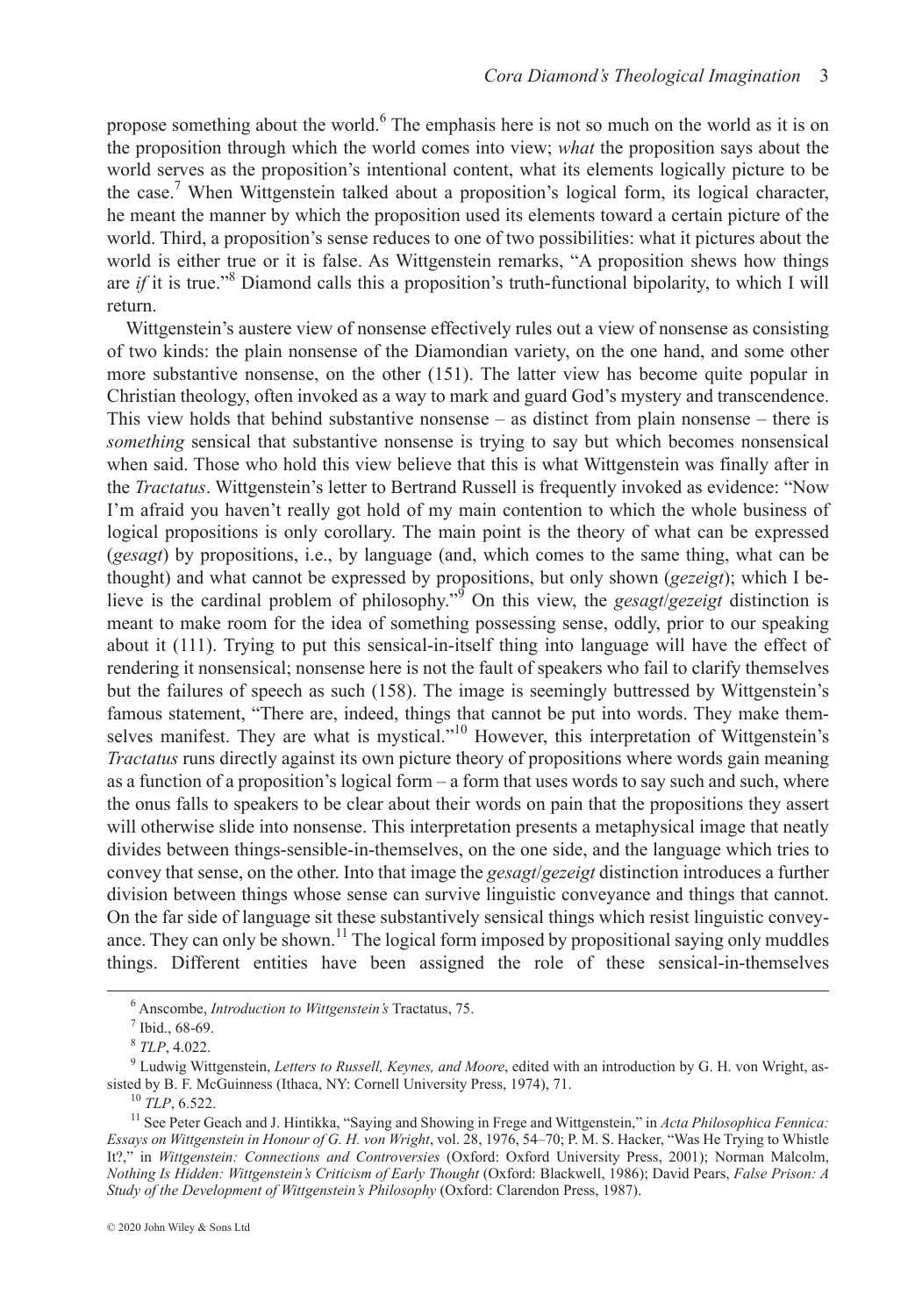#### 4 *Jonathan Tran*

substantively-inexpressible things behind and resistant to language. They assume various forms – from Kantian things-in-themselves, to the authentic self, to the God of Christian faith. Some theologians have adopted this approach because they think it preserves divine ineffability. Only God possesses God's own sense and any attempt to speak of that sense will invariably sound like nonsense.<sup>12</sup>

It is important to note the implications for the other side of the saying/showing divide. If the elements of a proposition no longer depend on logical form, then language can no longer be viewed as possessing its own integrity. The very idea of natural languages no longer obtains, the result of which is that language cannot be trusted, leaving judgments of every kind – epistemic, moral, aesthetic and theological – essentially solipsistic in structure.

Against the metaphysical image, Diamond asserts that nonsense is nonsense. There are not different kinds of nonsense. Nonsense, as nonsense, cannot be made sense of, certainly not by speculating about it in terms of a substantively self-subsisting ineffable existence. What cannot be made sense of cannot be made sense of. $^{13}$  Diamond's austere view of nonsense follows from the picture theory's austere view of sense; namely, that sense concerns propositions, which either make sense or not – and, if they do make sense, are true or not. Wittgenstein's logical form has the effect of deflating the power of the metaphysical image. Diamond writes, "The logical characteristics of propositions, their capacity for truth and falsehood, their relation to reality, can be made clear without appeal to substantial metaphysical facts, which would have to turn out right if our thought is genuinely to be in contact with reality" (121). For Diamond, questions about the externality of the world simply do not arise – what could be more obvious? Instead, Diamond reads Wittgenstein as interested in how that obviousness often tempts us into confusions about linguistic representation (hence Wittgenstein's comment above about realism without empiricism). Empiricism promotes the idea that language generally, and propositions specifically, depend for their stability and meaning on extralinguistic phenomena that do not require, and indeed can be damaged by, the logical form propositions grant. Empiricism turns the aim of philosophy into a preoccupation with epistemological verification, using the empirical world to verify the substance of human speech. A consequence of such a view is to situate God as one among a number of other extralinguistic phenomena to be verified.

With the austere view, which makes of nonsense just nonsense, Diamond precludes introduction of the metaphysical image, putting Wittgenstein's saying/showing distinction under different terms. I will say more about this later. Right now it is necessary to trace how the anti-metaphysicalism of the austere view transposes onto Diamond's innovative interpretation of Wittgenstein's corpus. This comes to be known as Diamond's "resolute reading" (which she develops with James Conant). One might best understand it as a response to the following supposition: "If Wittgenstein is as anti-metaphysical as the picture theory's austerity suggests, then how does one explain the *Tractatus*' metaphysical imagery?"14 There is a popular answer not unconnected to the metaphysical image that the austere view precludes. On the whole,

<sup>12</sup> For various theological treatments, see Paul L. Holmer, "Wittgenstein's 'Saying' and 'Showing,'" *Systematische Theologie Und Religionsphilosophie* 22 (1980): 222–35; David Burrell, *Aquinas: God and Action* (Notre Dame, IN: University of Notre Dame Press, 1979); D. Z. Phillips, *The Concept of Prayer* (New York, NY: Shocken Books, 1966); D. Z. Phillips, *Death and Immortality* (New York, NY: Macmillan St. Martins Press, 1970); David A. Conway, "D. Z. Phillips and 'The Adequacy of Language,'" *Analysis* 35, no. 3 (1975): 93–97. See Anscombe's discussion of the self in Anscombe, *Introduction to Wittgenstein's* Tractatus, 161-73.

<sup>13</sup> See Cora Diamond, "We Can't Whistle It Either: Legend and Reality," *European Journal of Philosophy* 19, no. 3 (2010): 335–56.

<sup>&</sup>lt;sup>14</sup> See James Conant and Cora Diamond, "On Reading the *Tractatus* Resolutely: Reply to Meredith Williams and Peter Sullivan," in *Wittgenstein's Lasting Significance*, edited by Max Kölbel and Bernhard Weiss (London: Routledge, 2004), 46–99.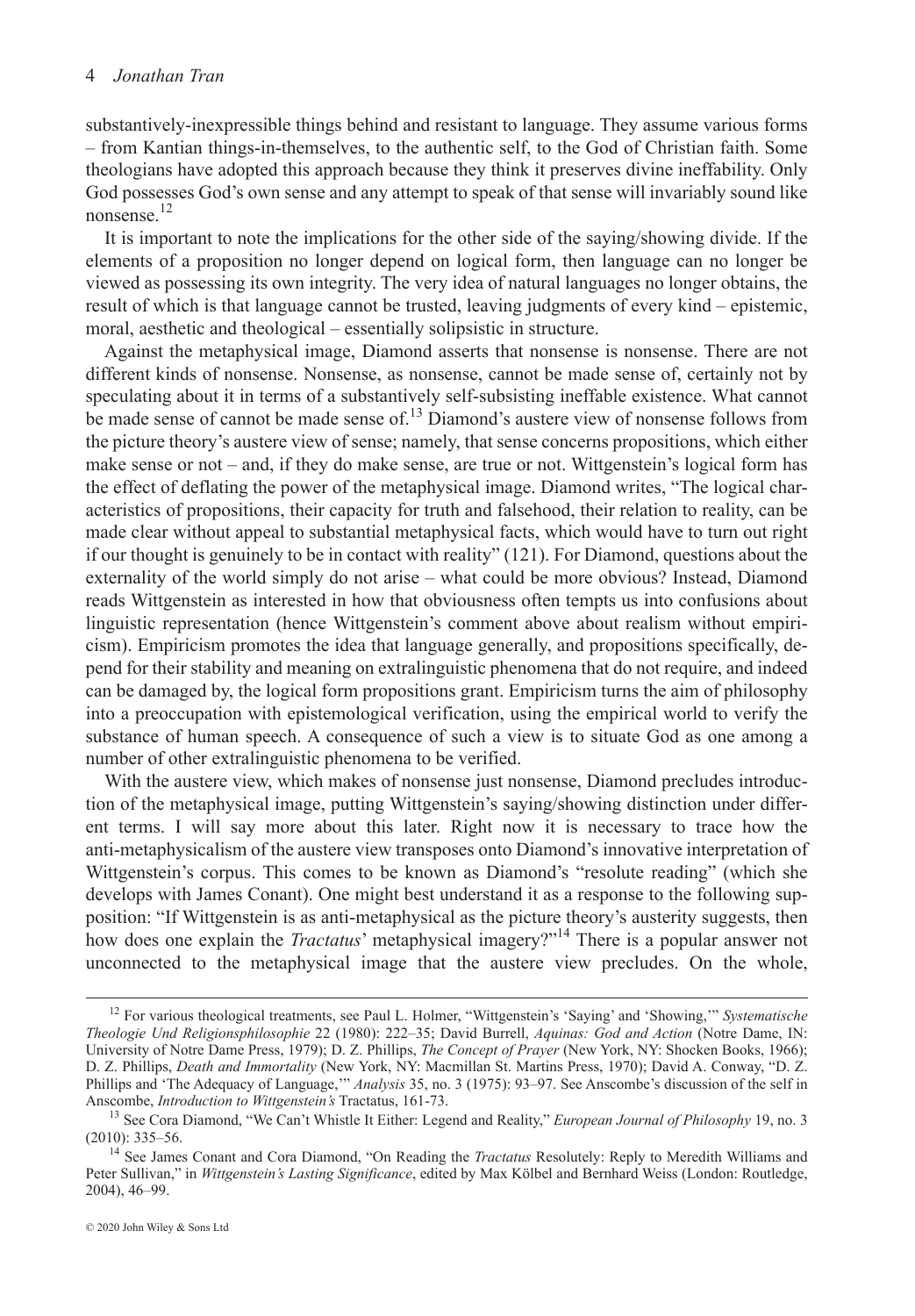Wittgensteinian theologians have adopted this popular view. It tells a story whereby Wittgenstein at one point used to believe that the world is composed of simple nameable objects, all of which could be related as facts via propositions in a language.<sup>15</sup> Wittgenstein worked out this metaphysical view of language in the *Tractatus*, replete with its metaphysical imagery. By the time he got to the *Investigations,* Wittgenstein, according to the story, came to see that his earlier metaphysical project was wrongheaded, which then caused him to advance a more mature antimetaphysical idea that language has less to do getting at what the world is in itself and more to do with "forms of life" that use "language games" for a variety of purposes, only one of which is to describe and represent the world. The popular answer tells, paradoxically, a metaphysical story that makes Wittgenstein into a metaphysician. It also comes with a reading strategy: one should read the *Tractatus* as a mistake that the *Investigations* later corrects, "the later Wittgenstein" overcoming "the Wittgenstein of the *Tractatus*," and so on and so forth.

By arguing that Wittgenstein's anti-metaphysicalism should be read *resolutely* throughout the entirety of Wittgenstein's corpus, Diamond's approach shows how the popular story rings hollow. The *Tractatus* does not represent an immature Wittgenstein wrong-headedly engaging in metaphysics but rather an inventive Wittgenstein intentionally employing metaphysical imagery – what Diamond calls "self-conscious fakes" – through which readers are invited to learn how to distrust the very metaphysical imagery that is being deployed.<sup>16</sup> Appreciating the tremendous influence exerted by the critical project from Descartes to Hume to Kant, Wittgenstein recognized that he could not challenge that project head on. Thus, he devised through the *Tractatus* a way for readers to discover for themselves the project's fatal problems, which they would experience from the inside, so to speak. By placing themselves within the metaphysical imagery, they would learn to separate out what was salvageable (the picture theory of prepositions) from what was not (the metaphysical imagery). As evidence, Diamond quotes what she takes to be the interpretive key that Wittgenstein himself supplies: "My propositions serve as elucidations in this way: anyone who understands me finally realizes them as nonsensical, when he has climbed out through them, on them, over them. (He must so to speak throw away the ladder, after he has climbed up it.) He must overcome these propositions; then he sees the world rightly. About what cannot be spoken of one must be silent."17 She explains, "The *Tractatus* calls its own propositions nonsense, but its own nonsense is intended to counter the kind of nonsense it takes to be characteristic of Philosophy . . . What Wittgenstein means by calling his propositions nonsense is not that they do not fit into some official category of his of intelligible propositions but that there is at most the illusion of understanding them. . . You are to understand not the propositions but the author."<sup>18</sup>

Diamond makes much of Wittgenstein's ladder metaphor, the ladder that is the conceptual scaffolding to be thrown away once used. She worries about Wittgensteinians refusing to give the ladder up, "chickening out" because of a worry that their most cherished beliefs will crumble in the absence of trusted metaphysical supports. "What counts as not chickening out is then this, roughly: to throw the ladder away is, among other things, to throw away in the end the attempt to take seriously the language of 'features of reality'. To read Wittgenstein himself as not chickening out is to say that it is not, not really, his view that there are features of reality that cannot

<sup>&</sup>lt;sup>15</sup> Alice Crary, "Introduction," in *Wittgenstein and the Moral Life: Essays in Honor of Cora Diamond* (Cambridge, MA: MIT Press, 2007), 1–25 (2-3).

<sup>16</sup> Cora Diamond, "Ludwig Wittgenstein," in *Encyclopedia of Ethics*, edited by Lawrence C. Becker and Becker, Charlotte B., second edition (New York, NY: Routledge, 2001), 1810–13 (1811).

<sup>17</sup> *TLP*, 6.54.

<sup>18</sup> Cora Diamond, "Ethics, Imagination and the Method of Wittgenstein's *Tractatus*," in *The New Wittgenstein*, edited by Alice Crary and Rupert Read (London: Routledge, 2000), 149–73 (151, 150 and 155).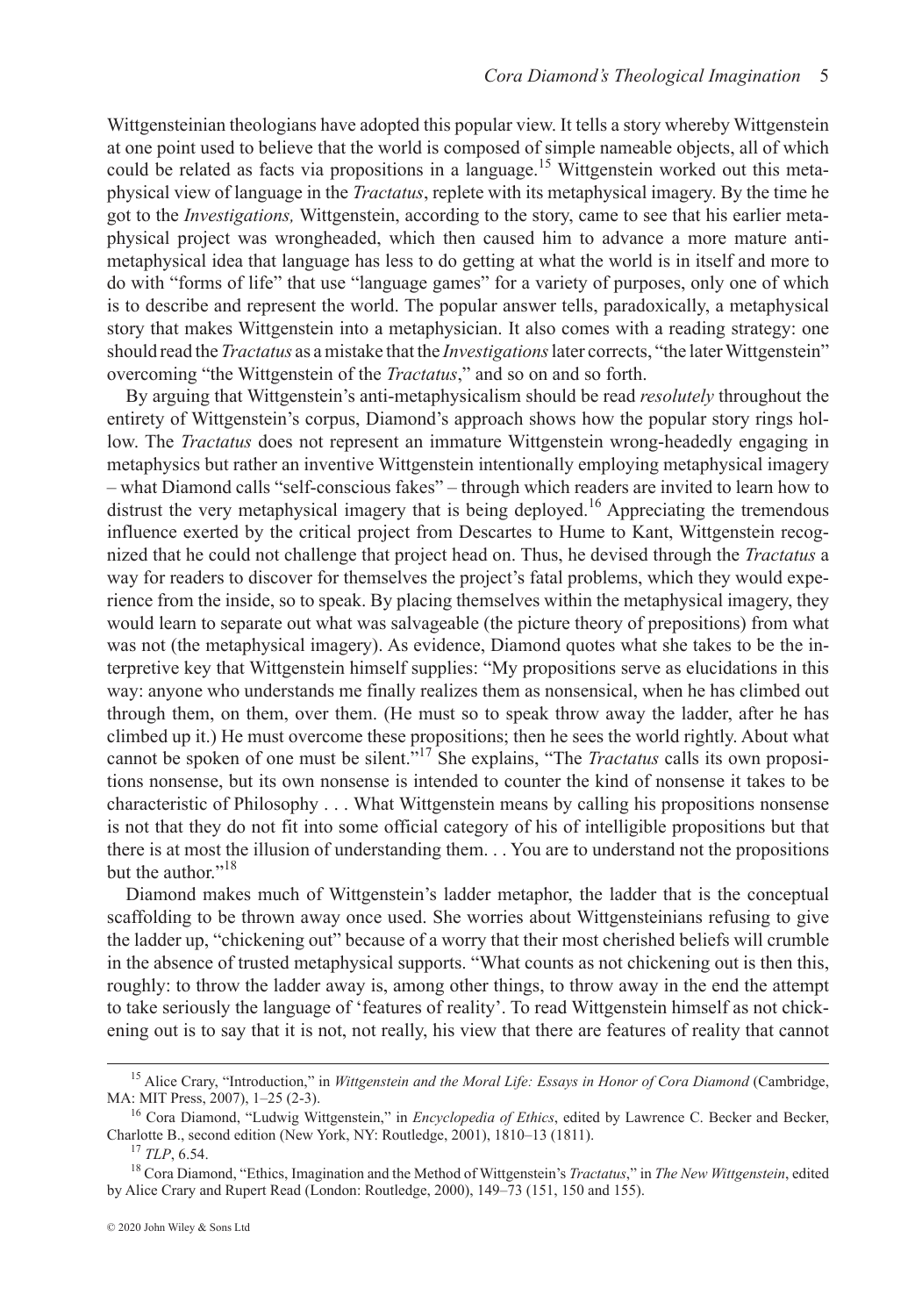be put into words but show themselves. What *is* his view is that that way of talking may be useful or even for a time essential, but it is in the end to be let go of and honestly taken to be real nonsense, plain nonsense, which we are not in the end to think of as corresponding to ineffable truth."<sup>19</sup> Wittgenstein's picture theory – where logical form secures and stabilizes meaning otherwise thought to depend on empiricist verification – thus serves to alleviate readers of their anxiety after the *Tractatus*' metaphysical nonsense self-destructs, therapeutically assuaging worries by ensuring that cherished beliefs can, under the integrity of their own logical form, stand on their own. Diamond imagines reading the *Tractatus* crucially as an exercise in moral formation where one arrives at its insights only after submitting oneself to its rigorous tutelage. Diamond is of the conviction that Wittgenstein's readers would come out all the better having survived his idiosyncratic instruction, and only then finally able to appreciate the operations of language he recounts in the *Investigations*. The readerly strategy is therefore not about how to read the *Tractatus* retrospectively in light of the *Investigations*, but about how one comes to appreciate the *Investigations* once one has climbed the *Tractatus*' ladder and thrown it away.

In the *Investigations*, Wittgenstein writes, "If I am inclined to suppose that a mouse has come into being by spontaneous generation out of grey rags and dust, I shall do well to examine those rags very closely to see how a mouse may have hidden in them, how it may have got there and so on. But if I am convinced that a mouse cannot come into being from these things, then this investigation will perhaps be superfluous."<sup>20</sup> The metaphysician will look for metaphysical reasons to explain language, be "inclined to suppose that a mouse has come into being by spontaneous generation" and will require the *Tractatus*' rigorous tutelage after which they might "examine those rags very closely" so that they might come to the simpler explanation as to "how a mouse may have hidden." I mentioned earlier that for Diamond Wittgenstein's saying/ showing distinction serves a different role than that ascribed to it by the metaphysical image. Those who encounter a piece of nonsense in an austere and resolute way will, like the person who finds a mouse among rags, look for straightforward explanations. They will not take the nonsense as an invitation to look behind the nonsense for something occluded by language – God, an inscrutable self, or the forever-contracting thing-in-itself. Rather, they will assume language's adequacy and look to clarify – to *show* – what was said, to see if sense can be further provided, most directly by the one who uttered the nonsense. Hence, Wittgenstein's admonition: "*look and see*."21 Diamond's anti-metaphysicalism denies neither that speakers might not and often do not understand each other nor that some things are better shown than said. She simply refuses to believe that either scenario results from a metaphysical deficiency of language. Diamond holds to a "realistic" view about what language can and cannot do; it *can* convey meaning from one person to another, meaning that internally relates word and world; it *cannot* make up for a person's lack of clarity about what they want to say. In looking beyond language to that which resists language, theologians – in the gnostic, iconoclastic and nominalist mood that can make of Christianity something obtuse – can be guilty of evading the responsibilities that a human life in words places on speakers. Indeed, the tendency to evasion has little to do with something beyond the ordinary conditions of their speaking and more to do with a (moral) failure to inhabit the very words being used. None of this denies God's transcendence, of course. What it does suggest, on the contrary, is that the case for divine transcendence rests on the integrity of human modes of knowing.

<sup>19</sup> Diamond, *Realistic Spirit*, 181.

<sup>&</sup>lt;sup>20</sup> *PI*, §51. See also John McDowell, "Non-Cognitivism and Rule-Following," in *The New Wittgenstein*, edited by Alice Crary and Rupert Read (London: Routledge, 2000), 38–52.

<sup>21</sup> *PI*, §66.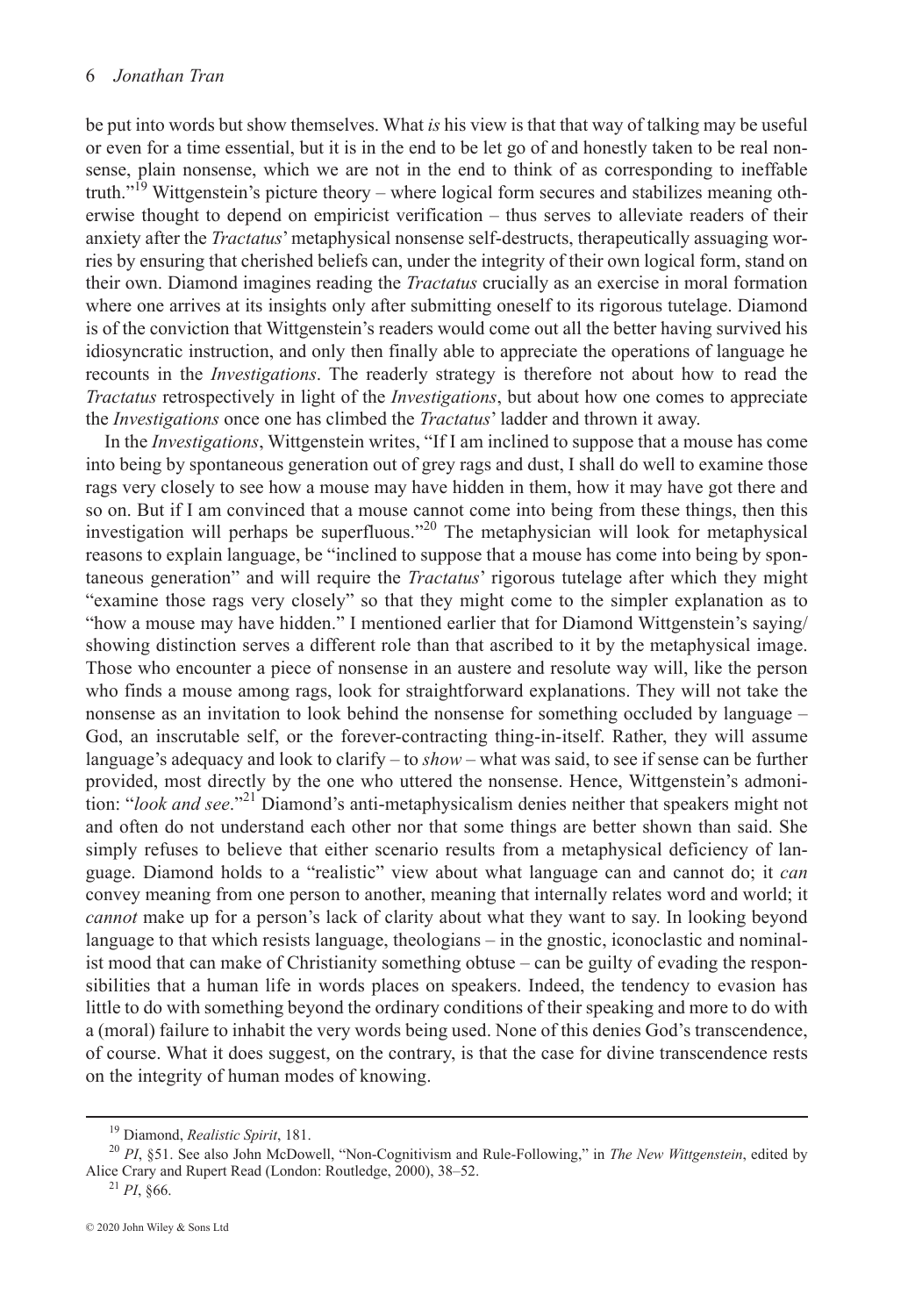#### *Diamond's Theological Imagination*

Diamond portrays imagination as "an activity of mind through which we come to be able to see, perhaps only with great effort, what is before us, to see possibilities as open to us we had not seen, to see the pursuit of truth as opening up questions and more questions for us."<sup>22</sup> Imagination, accordingly, has little to do with private mental states that conjure – *imagine* – fanciful possibilities (e.g., the imaginary friend or an imagined conspiracy) but rather denotes what becomes objectively available through the dense materiality of practiced habits of speech. This portrayal of imagination arrives with Diamond's program of resolute reading, a program that comes with significant ethical implications which Diamond develops in relationship to Iris Murdoch. Before I turn to those implications I need to recount another aspect of Diamond's thought, one that will not only frame these ethical implications as theologically relevant but will show how ethical thought and theological thought importantly resemble one another, something Diamond learned from Anscombe's theological ethics.

Recall the third aspect of Wittgenstein's picture theory, a truth-functional account of propositions: insofar as a proposition pictures something, that picture can either be true  $(T)$  or false  $(F)$ ; things stand as the proposition pictures (*p*) or they do not *(not~p*) so that a proposition qua proposition stands between two poles. Bipolarity is characteristic of propositions; to be a proposition, on the terms of the picture theory, is to possess two possible senses, *p* and *not~p*, taking the form T*p*F (50). However, at just this point Anscombe raises an objection. She recognizes Wittgenstein's picture theory as the *Tractatus*' great contribution, calling it "powerful and beautiful," and yet impugns it as "dogmatic," "plainly false," and "wrong," judging it, in Diamond's words, as "incredible in the restrictions it places on language"  $(235)$ .<sup>23</sup> Anscombe gets to the core of the objection in her *Introduction to Wittgenstein's* Tractatus:

Here it is worth remarking that the truth of the *Tractatus* theory would be death to natural theology; not because of any jejune positivism or any "verificationism," but simply because of the picture theory of the "significant proposition." For it is essential to this that the picturing proposition has two poles, and in each sense it represents what may perfectly be true. Which of them is true is just what *happens* to be the case. But in natural theology this is an impermissible notion; its propositions are not supposed to be the ones that happen to be true out of pairs of possibilities.<sup>24</sup>

Diamond helps the objection along with two other instances where Christian theology – specifically, doctrinal claims – refuses bipolarity: first, Helmut Gollwitzer's claim that without God, "all thinking about the world ultimately goes astray" (224 and 236); and, second, Brian Davies' claim that Christian theology "puts up 'No Entry' signs . . . at the beginning of certain roads down which one might be tempted to wander," signs like, "God is not a moral agent subject to praise or censure"  $(261)^{25}$ 

For Anscombe, the picture theory's commitment to bipolarity poses significant problems not just for natural theology but also for moral philosophy. Moral philosophy similarly refuses bipolarity, where contesting some moral picture (some moral *p*) with an opposite moral picture

<sup>22</sup> Cora Diamond, "Murdoch the Explorer," *Philosophical Topics* 38, no. 1 (2010): 51–85 (69).

<sup>23</sup> Anscombe, *Introduction to Wittgenstein's* Tractatus, 77.

<sup>24</sup> Ibid., 78.

<sup>25</sup> Diamond quotes from Helmut Gollwitzer, *The Existence of God as Confessed by Faith*, trans. James W. Leitch (Philadelphia, PA: Westminster Press, 1965), 213; Brian Davies, "Is God a Moral Agent?," in *Whose God? Which Tradition? The Nature of Belief in God*, ed. D. Z. Phillips (Aldershot: Ashgate, 2008), 97–122 (111 and 116).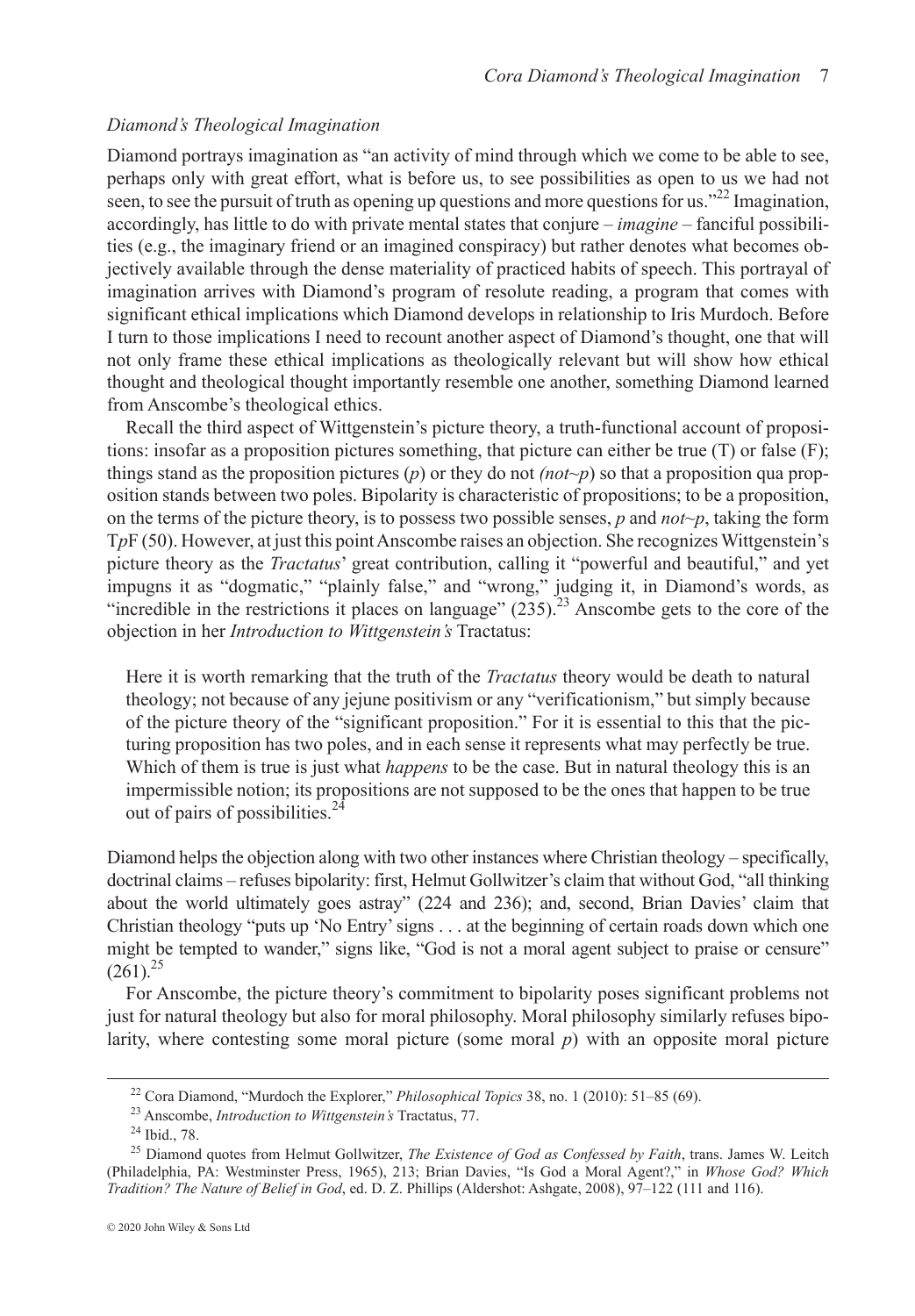(*not~p*) would result not in alternative thinking but failed thinking as such. Anscombe famously made such an argument in her essay "Mr Truman's Degree." The crux of her argument is summed up in the claim, "For men to choose to kill the innocent as a means to their ends is always murder" (225).<sup>26</sup> For Anscombe, entertaining the thought that "For men to choose to kill the innocent as a means to their ends is *not* always murder" does not represent a different moral thought – say, an alternative ethical point of view – but rather that thinking as such has "gone off the rails" (287). Moral thinking *qua thinking* can only come to one conclusion here. Supplementing Anscombe's Truman example with a description of how entertaining *not~p* results in absurdity, Diamond invokes David Wiggins' approach to slavery as a moral issue. According to Diamond, Wiggins thinks that "if you refuse to subsume the institution of slavery under the concepts it is subsumed under in the argument for its injustice and insupportability, you are at risk of depriving yourself, at the same time, of any workable scheme of moral ideas. You need to consider what would be involved in having a workable system of moral ideas that dispensed, in the face of the slave trade and its historical effects, with ideas like *justice*, *slavery*, and *using human beings as means, not ends*" (279-80).<sup>27</sup> To acquiesce to the picture theory's bipolar account of propositions is to embrace what turns out to be morally and theologically unthinkable because internally inconsistent and incoherent. Hence, Anscombe's conclusion that the picture theory is dogmatic, plainly false, and wrong.

In answering Anscombe's objection, Diamond concedes that many things one would want to propose – including propositions without viable *not~p* senses – would not count as a proposition on the picture theory. But she also thinks that Wittgenstein's approach makes room for other uses of propositions (134 and 135). Specifically she points to what she calls "preparatories" – following Wittgenstein's mathematical and logical (or simply, grammatical) notion of "*preparations* for a language" – that work very much like Davies' "'No Entry' signs . . . at the beginning of certain roads down which one might be tempted to wander." She suggests several occasions for such closures, illiberal as they might be (258-61). Wittgenstein lays out the idea: "Language has the same traps ready for everyone; the immense network of easily trodden false paths. And thus we see one person after another walking down the same paths and we already know where he will make a turn, where he will keep going straight ahead without noticing the turn, etc., etc. Therefore, wherever false paths branch off I ought to put up signs to help in getting past the dangerous spots" (196).<sup>28</sup> Diamond outlines several examples where an "asymmetry" serves as a "path-blocker" (192, 197 and 251-53).<sup>29</sup> "Suppose, for example, we found ourselves frequently multiplying 2 times 24 and getting 46 (perhaps because we tended to slip from multiplying 2 times 4 to adding instead). So in these cases an inequation might come in handy: '2x24≠46'" (196).<sup>30</sup> The inequation has no *not~p* sense and any attempt to refute it (to establish its *not~p* sense) would "peter out to nothing" because it serves as an occasion  $-e.g.,$  "we tended to slip from multiplying 2 times 4 to adding instead" – where what it pictures can only be true (T*p*). On these occasions, the point is not so much to propose how things are but to foreground how they must be. Interestingly, Anscombe here takes as a paradigmatic example "the robustness of the

<sup>26</sup> G. E. M. Anscombe, *Ethics, Religion and Politics* (Oxford: Blackwell, 1981), 62-71.

<sup>&</sup>lt;sup>27</sup> David Wiggins, *Ethics: Twelve Lectures on the Philosophy of Morality* (Cambridge, MA: Harvard University Press, 2006), 369.

<sup>&</sup>lt;sup>28</sup> Ludwig Wittgenstein, *The Big Transcript: TS 213*, edited by Grant Luckhardt and Maximilian Aue (Malden, MA: Blackwell, 2005), 312.

<sup>29</sup> Diamond quotes Wittgenstein, *Remarks on the Foundation of Mathematics*, 192.

<sup>&</sup>lt;sup>30</sup> Diamond offers several other examples of instances where the attempted refutation of an asymmetry "peters out to nothing." "Someone is not the name of someone" is her most often used example. Perhaps her most helpful is "I am not dead" for the Cotard sufferer (see, respectively, 71-96 and 217-20). While both of these examples are more illuminating than 2 x 24  $\neq$  46, explicating them in greater detail is beyond the scope of this essay.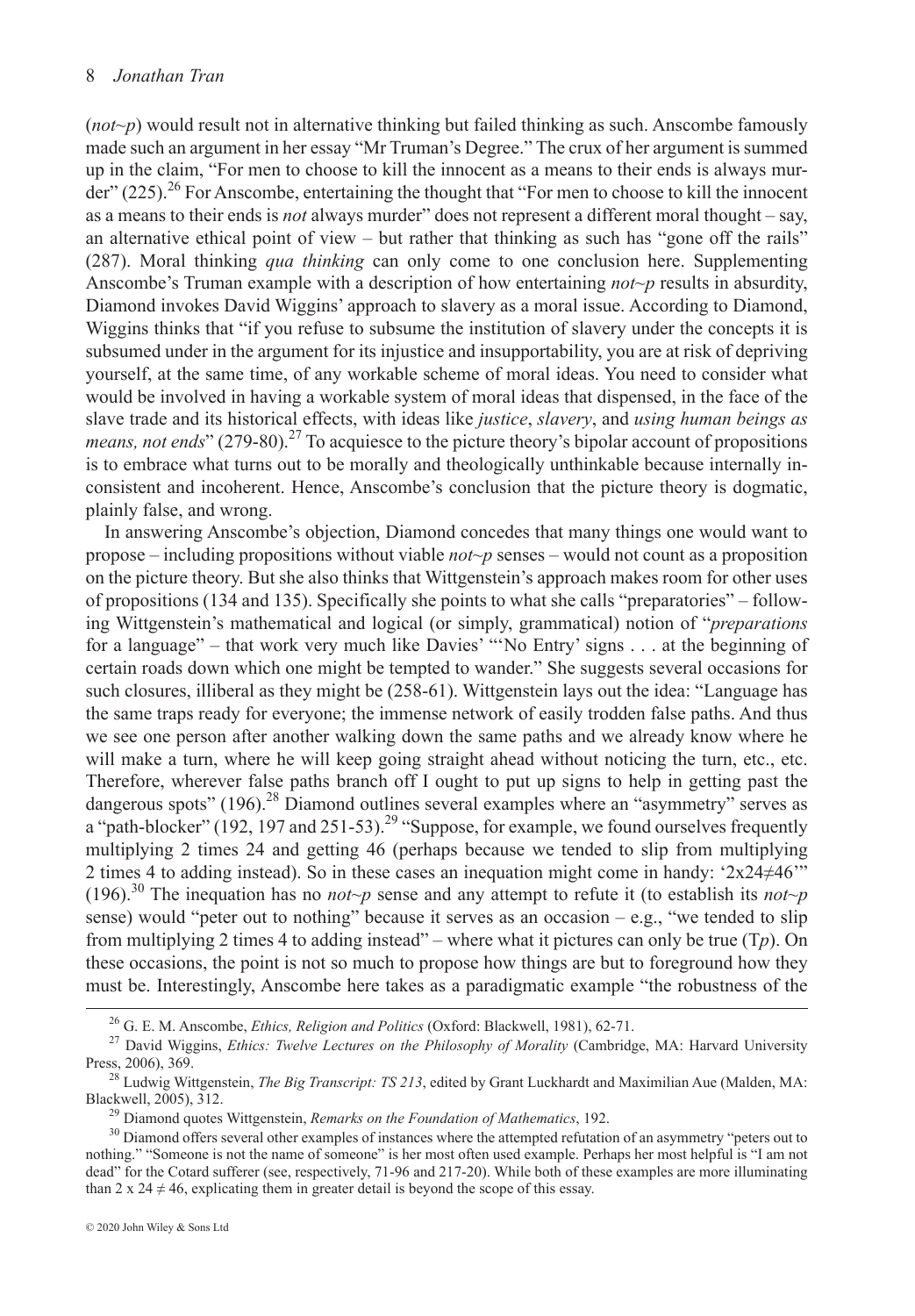necessary truths of natural theology" (187 and 224). As a necessary truth, a successful preparatory, which might begin by categorically blocking certain options, will exert an implicit normative force by making only certain options imaginable.

According to Diamond's Wittgenstein, there are many instances of these sorts of "accommodatory propositions" – as many as there are occasions where they prove useful. That Diamond uses as examples straightforwardly theological propositions (along with Davies' example, Gollwitzer's claim that without God "all thinking about the world ultimately goes astray") in her attempt to resolve Anscombe's objection as it pertains to natural theology illuminates how doctrinal claims (T*p*) act as a species of preparatory and how preparatories are not unique to theological speech. This is a crucial point. There are aspects of speech that are critical not only for theology, but for moral thought in general and indeed for any far-reaching mode of speech.

In conclusion, I want to build on Diamond's discussion about what can and cannot be imagined in order to get to her larger claims about ethical imagination. Consider something Iris Murdoch says in *The Sovereignty of Good*: "We use our imagination not to escape the world but to join it, and this exhilarates us because of the distance between our ordinary dulled consciousness and an apprehension of the real."<sup>31</sup> As discussed above, Diamond resolutely makes of Wittgenstein's austere view of sense and nonsense a call for renewed attention to that which is given. She thinks that some will need to undergo the *Tractatus*' rigorous tutelage in order to gain the sensitivities necessary for attention and forgo evading responsibilities that entangle them in metaphysical illusions. Much of what reading the *Tractatus* is supposed to do is to train one into being drawn into what is there, rather than speculating about what is not. In coming across nonsense, as Wittgenstein does when he finds before him the inheritance of the critical project, the philosopher enters in. Diamond imagines the *Tractatus*' metaphysical imagery as Wittgenstein's attempt to lay out that inheritance so that his readers can get inside and look around, imagining themselves in the position of the utterer of nonsense:

. . . the *Tractatus*, in its understanding of itself as addressed to those who are in the grip of philosophical nonsense, and its understanding of the kind of demands it makes on its readers, supposes a kind of imaginative activity, an exercise of the capacity to enter into the taking of nonsense for sense, of the capacity to share imaginatively the inclination to think that one is thinking something in it. If I could not as it were see your nonsense as sense, imaginatively let myself feel its attractiveness, I could not understand you. And that is a very particular use of imagination. $32$ 

She imagines the philosophical labor here to involve not making sense of nonsense (which cannot be done) nor imposing sense onto nonsense (which the metaphysical image wants done) but rather as identifying nonsense as nonsense and imagining its attractions. She imagines Wittgenstein putting up a signpost at the end of the *Tractatus* that reads "anyone who understands *me* finally realizes them as nonsensical." Again, Murdoch: "We use our imagination not to escape the world but to join it."

One might wonder whether Diamond's far-from-simple resolute reading does not itself fancy "that a mouse has come into being by spontaneous generation out of grey rags and dust." Danièle Moyal-Sharrock sees the reading as entirely too far-fetched and points to what she takes to be a dogmatic moralism motivating it, "because [Diamond] scorns (what she takes to be) its metaphysics, the metaphysics cannot be Wittgenstein's; and so Wittgenstein is said to be *staging* a

<sup>31</sup> Iris Murdoch, *The Sovereignty of Good* (London: Routledge, 1971), 88.

<sup>32</sup> Diamond, "Ethics, Imagination and the Method of Wittgenstein's *Tractatus*," 156-57.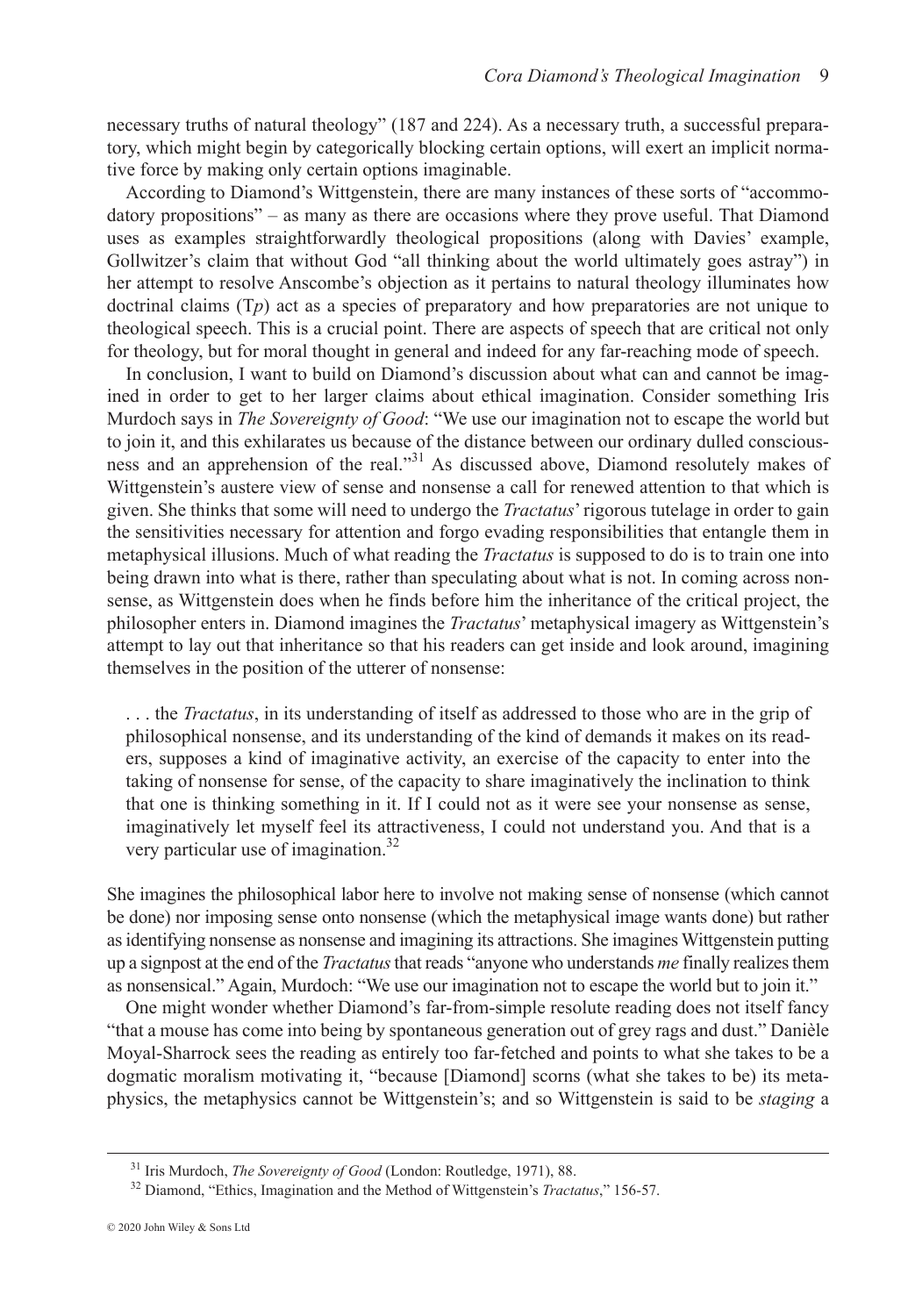metaphysical point of view rather than *holding* one."<sup>33</sup> Importantly, taking seriously the exegetical point here does not commit one to thinking that Diamond's anti-metaphysicalism on language contravenes all metaphysics, including Christian theology's inextricable metaphysicalism. Indeed, it is Diamond's portrayal of imagination as an inclination toward the ordinary as that which transcends itself – an inclination that moreover requires rigorous tutelage – that brings Diamond closest to Christianity. Here one moves from the "very particular use of imagination" explicated by the resolute reading to its implications for moral life.

It is this capacity for imagination that Diamond's philosophy embodies in examining those modes of thought that enliven and open one to the world. As was the case for Murdoch before her, Christian theology interestingly turns out to be a consistent source of inspiration. In a passage from "Vision and Choice" to which Diamond often returns, Murdoch speaks of "people whose fundamental moral belief is that we live in the same empirical and rationally comprehensive world and that morality is the adoption of universal and openly defensible rules of conduct. There are other people whose fundamental belief is that we live in a world whose mystery transcends us and that morality is the exploration of that mystery in so far as it concerns each individual."34 Murdoch brings up "certain aspects of Thomism" characterized by "moral attitudes which emphasize the inexhaustible detail of the world, the endlessness of the task of understanding, the importance of not assuming that one has got individuals and situations 'taped', the connection of knowledge with love and of spiritual insight with the apprehension of the unique."<sup>35</sup> For Murdoch and Diamond, what transcends does not need to be located on the far side of nonsense, as it is in the metaphysical image dividing saying and showing, but issues within forms of life where certain things become thinkable, or unthinkable: "The true naturalist (the Marxist, for instance, and certain kinds of Christians) is one who believes that as moral beings we are immersed in a reality which transcends us and that moral progress consists in awareness of this reality and submission to its purposes."<sup>36</sup> Ethics becomes far less about choosing between ethical options (*p* and *not~p*) and much more about submitting to what becomes imaginatively available, illustrating "how imagination is involved in the shaping of a fundamental moral attitude. The inexhaustibility of the world is not, as it were, there to be established by some argument, but is part of an imaginative vision of the world. Any far-reaching moral or moral-religious concept is grasped imaginatively, and not all at once; such concepts are then capable of 'stirring' our practical thinking at deep levels."<sup>37</sup>

Diamond derives from Murdoch and Simone Weil a picture of imagination as an activity of attention that propels one forward, drawing one closer to the world, and so can be spoken of as freedom, likening attention and imagination to an adventure. In remarking on G. K. Chesterton's evocatively Christian imagination, she writes, "Life as an adventure in a fairy tale was, for Chesterton, the best way of putting something that was for him a kind of perception; it reflected convictions that underlay any conscious understanding of the world."38 We might think of Christianity similarly as an adventure where the same dense materiality of speech that impels

<sup>33</sup> Danièle Moyal-Sharrock, "Cora Diamond and the Ethical Imagination," *British Journal of Aesthetics* 52, no. 3 (2012): 223–40 (229). In contrast, see Christopher Cordner and Andrew Gleeson, "Cora Diamond and the Moral Imagination," *Nordic Wittgenstein Review* 5, no. 1 (2016): 55-71 (61-62).

<sup>34</sup> R. W. Hepburn and Iris Murdoch, "Symposium: Vision and Choice in Morality," *Aristotelian Society Supplementary Volume* 30 (1956): 14–58 (47).

<sup>35</sup> Ibid., 46.

<sup>36</sup> Ibid., 56.

<sup>&</sup>lt;sup>37</sup> Diamond, "Murdoch the Explorer," 70-71.

<sup>38</sup> Cora Diamond, "'We Are Perpetually Moralists': Iris Murdoch, Fact, and Value," in *Iris Murdoch and the Search for Human Goodness*, edited by Maria Antonaccio and William Schweiker (Chicago, IL: University of Chicago Press, 1996), 79–109 (94 and 102).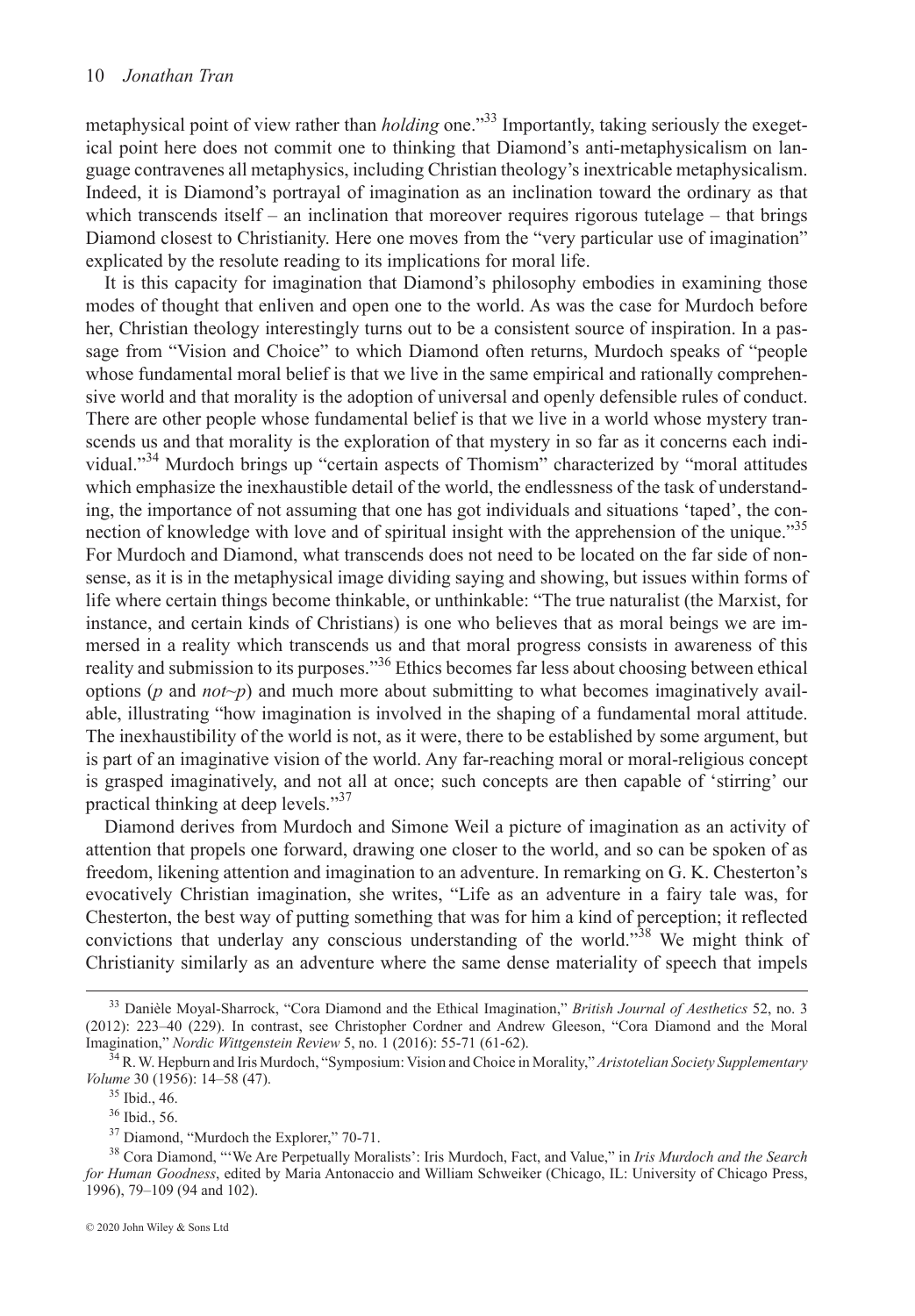one on the journey also habituates the very sensitivities (epistemic, moral, aesthetic and theological) necessary for it. The perilous nature of the journey and the habits of speech by which one comes to see God along the way teaches Christians to trust – having thrown away the ladder, having rid themselves of the ladder – what they see.<sup>39</sup>

Like her many Catholic interlocutors, Diamond imagines from a vantage "close to" that which transcends, regarding enchantment as a natural feature of the world and its many creatures (76). Diamond's great interest in forms of *life* that place rigorous demands on thought evinces her own Wittgensteinian attempt to enter in, look around and see *from close to*, developing capacities for wonder as to the "astonishment and incomprehension that there should be beings so like us, so unlike us, so astonishingly capable of being companions of ours and so unfathomably distant."<sup>40</sup> Alice Crary, a philosopher who has been deeply influenced by Diamond, writes that once one has been positioned "inside ethics", "there can be no question of limiting the imaginative exercise that we accordingly face by specifying ahead of time which aspects of human beings' or animals' lives are of interest. For we cannot exclude the possibility that, once we have refined our conception of what matters in these lives, our understanding of them will shift, revealing that characteristics that once struck us as unimportant are in fact morally salient."41 Unsurprisingly, Diamond excoriates those instances when thought flounders – empiricists making of the world, in Murdoch's words, something "hard" upon which the "objective" can be bluntly and crudely verified – and those modes of speech that precipitate the mind's slackening toward what she interestingly calls "impiety."<sup>42</sup> She bristles at the "obtuseness" of a qualification that Peter Singer enters in reference to "even a retarded human being." Instead, she invites the reader to something better (morally, philosophically aesthetically, theologically) than what an updated utilitarianism has to offer, reminding us of the responsibilities that our humanity entails and the responsiveness it enjoins.<sup>43</sup>

This responsibility to responsiveness is no easy thing, and in one of Diamond's most remarkable essays, she addresses "the difficulty of reality," which she describes as "experiences in which we take something in reality to be resistant to our thinking it, or possibly to be painful in its inexplicability, difficult in that way, or perhaps awesome and astonishing in its inexplicability. We take things so. And the things we take so may simply not, to others, present the kind of difficulty – of being hard or impossible or agonizing to get one's mind round."<sup>44</sup> Stanley Hauerwas, whose sensibilities closely resemble Diamond's, interprets her to be saying "that there is a connection between our assumption that we cannot imagine what it might mean for us to inhabit the body of an animal confronted by death and our inability to identify with the wounded body of [the person standing right in front of us]."<sup>45</sup> Hauerwas and Diamond alike take from Murdoch the centrality of human responsibility to responsiveness. Indeed, Hauerwas goes so far as to claim that he has "made a career out of" Murdoch's sentence, "I can only choose within the world I can see, in the moral sense of 'see' which implies that clear vision is a result of moral

<sup>&</sup>lt;sup>39</sup> See Diamond, *Realistic Spirit*, 309-17. Thanks to Brandon Morgan for helping me see the connection between Diamond's "realistic sprit" and trust.

<sup>40</sup> Cora Diamond, "The Difficulty of Reality and the Difficulty of Philosophy," *Partial Answers: Journal of Literature and the History of Ideas* 1, no. 2 (2003): 1–26 (14).

<sup>41</sup> Alice Crary, *Inside Ethics: On the Demands of Moral Thought* (Cambridge, MA: Harvard University Press, 2016), 91. Along these lines, see Cora Diamond, "Losing Your Concepts," *Ethics* 98, no. 2 (1988): 255–77.

<sup>42</sup> Murdoch, *Sovereignty of Good*, 24.

<sup>43</sup> Peter Singer, *Animal Liberation* (New York, NY: Avon Books, 1975), 82. Cora Diamond, "The Importance of Being Human," *Royal Institute of Philosophy Supplement*: 29 Supplement to *Philosophy* 1991, 25-62 (52) and Cora Diamond, "Eating Meat and Eating People," *Philosophy* vol. 53, no. 206 (October 1978): 465-79 (468).

<sup>44</sup> Diamond, "Difficulty of Reality," 2-3.

<sup>45</sup> Stanley Hauerwas, "Bearing Reality: A Christian Meditation," *Journal of the Society of Christian Ethics* 33, no. 1  $(2013): 3-20(8)$ .